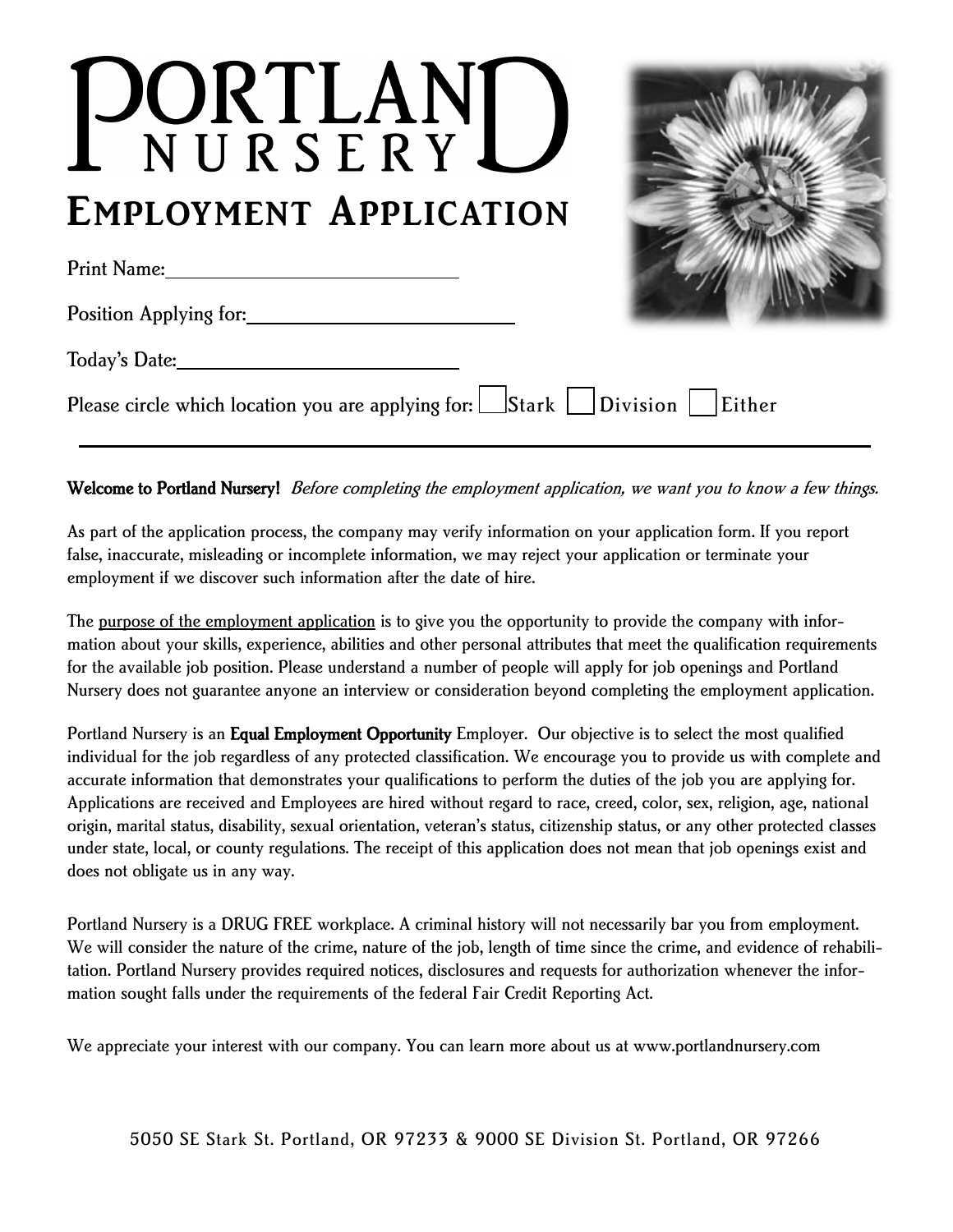To be considered, this application must be filled out completely by the applicant. We ask that you complete all inquiries on the application accurately and truthfully. Print clearly in ink - Answer all questions fully and accurately - Please do not use "See Resume"

| <b>APPLICANT INFORMATION</b>                 |                                                                                                                       |                     |                                           |                              |
|----------------------------------------------|-----------------------------------------------------------------------------------------------------------------------|---------------------|-------------------------------------------|------------------------------|
| Name:                                        |                                                                                                                       |                     |                                           |                              |
| Address:                                     |                                                                                                                       |                     |                                           |                              |
|                                              | <b>Street Address</b>                                                                                                 |                     | Apartment/Unit #                          |                              |
|                                              | City                                                                                                                  |                     | $\vert \blacktriangledown \vert$<br>State | Zip Code                     |
| <b>Best Phone Number</b>                     |                                                                                                                       |                     |                                           |                              |
| to Contact you:                              |                                                                                                                       | Alternate Phone: () |                                           |                              |
| Email Address:                               |                                                                                                                       |                     |                                           | <b>YES</b><br>NO             |
| Are you 18 years of age or older?            |                                                                                                                       |                     |                                           |                              |
|                                              |                                                                                                                       |                     |                                           | <b>YES</b><br>N <sub>O</sub> |
|                                              | Are you able to perform the essential functions of the job as outlined in the job description? If no, please explain: |                     |                                           | <b>YES</b><br>N <sub>O</sub> |
|                                              | Are you legally eligible for employment in the U.S.? If hired, proof of identity will be required.                    |                     |                                           |                              |
|                                              |                                                                                                                       |                     |                                           | <b>YES</b><br>N <sub>O</sub> |
|                                              | Are you currently on "lay-off" status and subject to recall?                                                          |                     |                                           |                              |
| name:                                        | Do you have any relatives or friends (including roommates) who currently work for Portland Nursery? If yes, list      |                     |                                           | <b>YES</b><br>N <sub>O</sub> |
|                                              |                                                                                                                       |                     |                                           | <b>YES</b><br>N <sub>O</sub> |
|                                              | Have you ever worked for our Company before? If yes list date:                                                        |                     |                                           |                              |
|                                              |                                                                                                                       |                     |                                           | <b>YES</b><br>N <sub>O</sub> |
| Are you currently employed?                  |                                                                                                                       |                     |                                           | <b>YES</b><br>N <sub>O</sub> |
|                                              | Have you ever held a position of trust with money or confidential information?                                        |                     |                                           |                              |
|                                              |                                                                                                                       |                     |                                           | <b>YES</b><br>N <sub>O</sub> |
|                                              | Have you ever been discharged or asked to resign?                                                                     |                     |                                           | <b>YES</b><br>NO             |
|                                              | Do you have reliable means to ensure on time arrival to work?                                                         |                     |                                           |                              |
|                                              | If currently employed why do you desire to make a change?                                                             |                     |                                           |                              |
|                                              | List three things that are important to you in a work environment:                                                    |                     |                                           |                              |
|                                              | List three characteristics that best describe you:                                                                    |                     |                                           |                              |
| Why do you want to work at Portland Nursery? |                                                                                                                       |                     |                                           |                              |
| EDUCATION                                    |                                                                                                                       |                     |                                           |                              |
|                                              | Name of School                                                                                                        | Course of Study     | No. Of Years                              | Degree Awarded               |
| <b>High School</b>                           |                                                                                                                       |                     |                                           |                              |
| Undergraduate School                         |                                                                                                                       |                     |                                           |                              |
| Graduate School                              |                                                                                                                       |                     |                                           |                              |

#### QUALIFICATIONS

Other (please specify)

Summarize special job-related skills and qualifications acquired from employment or other experience. List professional, trade, or business activities and office/licenses/certifications currently held.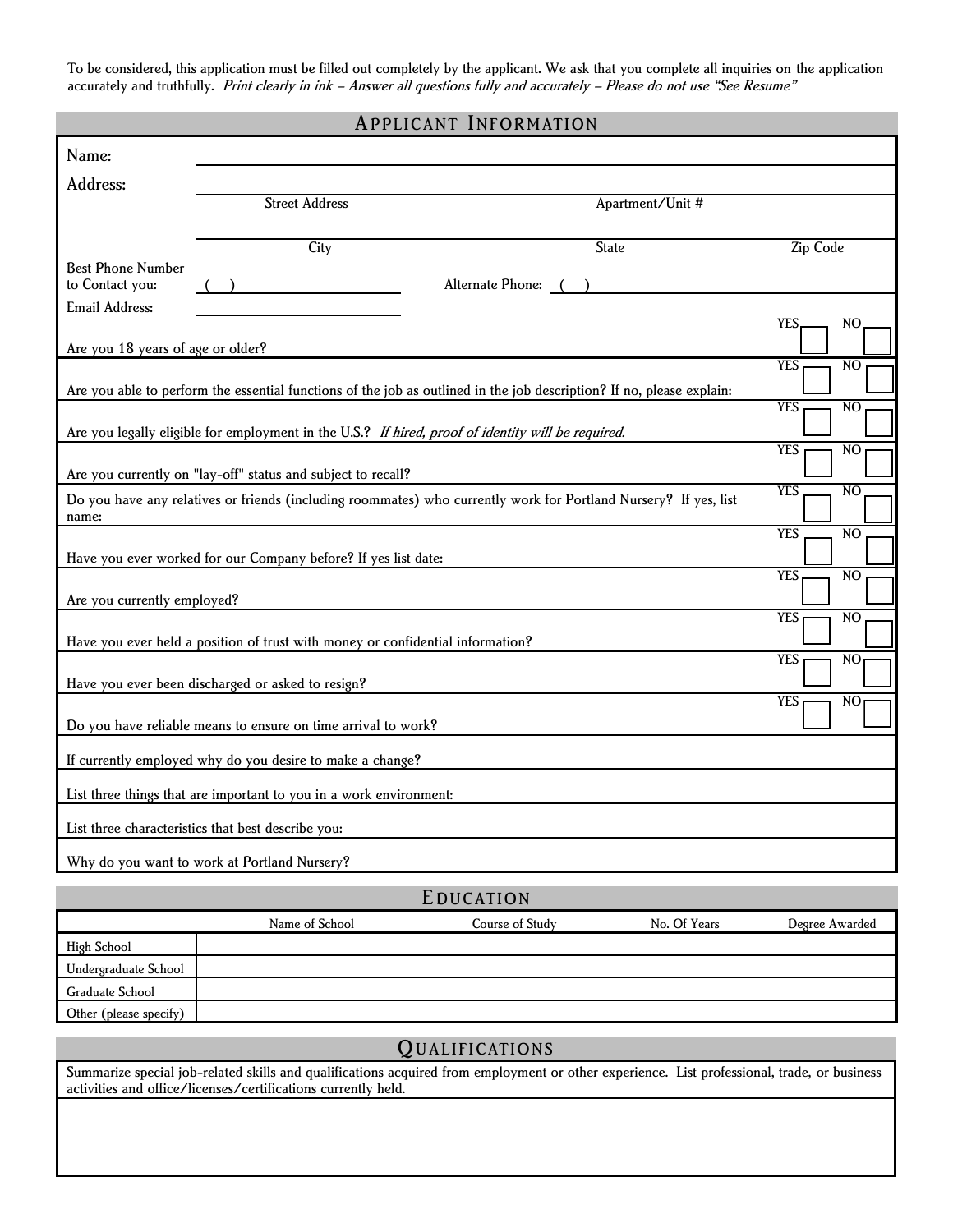## E MPLOYMENT HISTORY

|                                                                                                  | Please begin with your most current employer and account for ALL periods of employment and any breaks between.                                   |                              |                 |
|--------------------------------------------------------------------------------------------------|--------------------------------------------------------------------------------------------------------------------------------------------------|------------------------------|-----------------|
| Company:                                                                                         |                                                                                                                                                  | Dates Employed               | Work Performed: |
| Address:                                                                                         |                                                                                                                                                  | To<br>From                   |                 |
| Job Title:                                                                                       |                                                                                                                                                  |                              |                 |
| Supervisor:                                                                                      |                                                                                                                                                  |                              |                 |
| Phone:                                                                                           |                                                                                                                                                  |                              |                 |
| Reason for Leaving:                                                                              |                                                                                                                                                  |                              |                 |
|                                                                                                  |                                                                                                                                                  | <b>YES</b><br>N <sub>O</sub> |                 |
|                                                                                                  | May we contact your previous/current supervisor for a reference?                                                                                 |                              |                 |
|                                                                                                  |                                                                                                                                                  |                              |                 |
| Company:                                                                                         |                                                                                                                                                  | Dates Employed               | Work Performed: |
| Address:                                                                                         |                                                                                                                                                  | To<br>From                   |                 |
| Job Title:                                                                                       |                                                                                                                                                  |                              |                 |
| Supervisor:                                                                                      |                                                                                                                                                  |                              |                 |
| Phone:                                                                                           |                                                                                                                                                  |                              |                 |
| Reason for Leaving:                                                                              |                                                                                                                                                  |                              |                 |
|                                                                                                  |                                                                                                                                                  | <b>YES</b><br>NO             |                 |
|                                                                                                  | May we contact your previous/current supervisor for a reference?                                                                                 |                              |                 |
|                                                                                                  |                                                                                                                                                  |                              |                 |
| Company:<br>Address:                                                                             |                                                                                                                                                  | Dates Employed<br>To<br>From | Work Performed: |
| Job Title:                                                                                       |                                                                                                                                                  |                              |                 |
| Supervisor:                                                                                      |                                                                                                                                                  |                              |                 |
| Phone:                                                                                           |                                                                                                                                                  |                              |                 |
| Reason for Leaving:                                                                              |                                                                                                                                                  |                              |                 |
|                                                                                                  |                                                                                                                                                  | <b>YES</b><br>NO.            |                 |
|                                                                                                  | May we contact your previous/current supervisor for a reference?                                                                                 |                              |                 |
|                                                                                                  |                                                                                                                                                  |                              |                 |
| Company:                                                                                         |                                                                                                                                                  | Dates Employed               | Work Performed: |
| Address:                                                                                         |                                                                                                                                                  | To<br>From                   |                 |
| Job Title:                                                                                       |                                                                                                                                                  |                              |                 |
| Supervisor:                                                                                      |                                                                                                                                                  |                              |                 |
| Phone:                                                                                           |                                                                                                                                                  |                              |                 |
| Reason for Leaving:                                                                              |                                                                                                                                                  |                              |                 |
|                                                                                                  |                                                                                                                                                  | <b>YES</b><br>NO             |                 |
|                                                                                                  | May we contact your previous/current supervisor for a reference?                                                                                 |                              |                 |
|                                                                                                  |                                                                                                                                                  |                              |                 |
|                                                                                                  | Explain any gaps of employment. Please <b>exclude</b> explanations that may indicate race, color, religion, creed, gender, national origin, age, |                              |                 |
| disability, marital or veteran status, sexual orientation, or any other legally protected class. |                                                                                                                                                  |                              |                 |
|                                                                                                  |                                                                                                                                                  |                              |                 |
|                                                                                                  |                                                                                                                                                  |                              |                 |
|                                                                                                  |                                                                                                                                                  |                              |                 |

# POSITIONS THAT REQUIRE DRIVING ONLY

If the position applied for involves driving, have you ever been CONVICTED, pled GUILTY, or NO CONTEST, or FORFEITED BOND OR BAIL for any traffic violation in the past three years?  $\Box$  Yes  $\Box$  No If yes please explain:

Answering "yes" to the above question does not constitute an automatic bar to employment. Factors such as date of the offense, seriousness and nature of the violations, rehabilitation and position applied for will be taken into account.